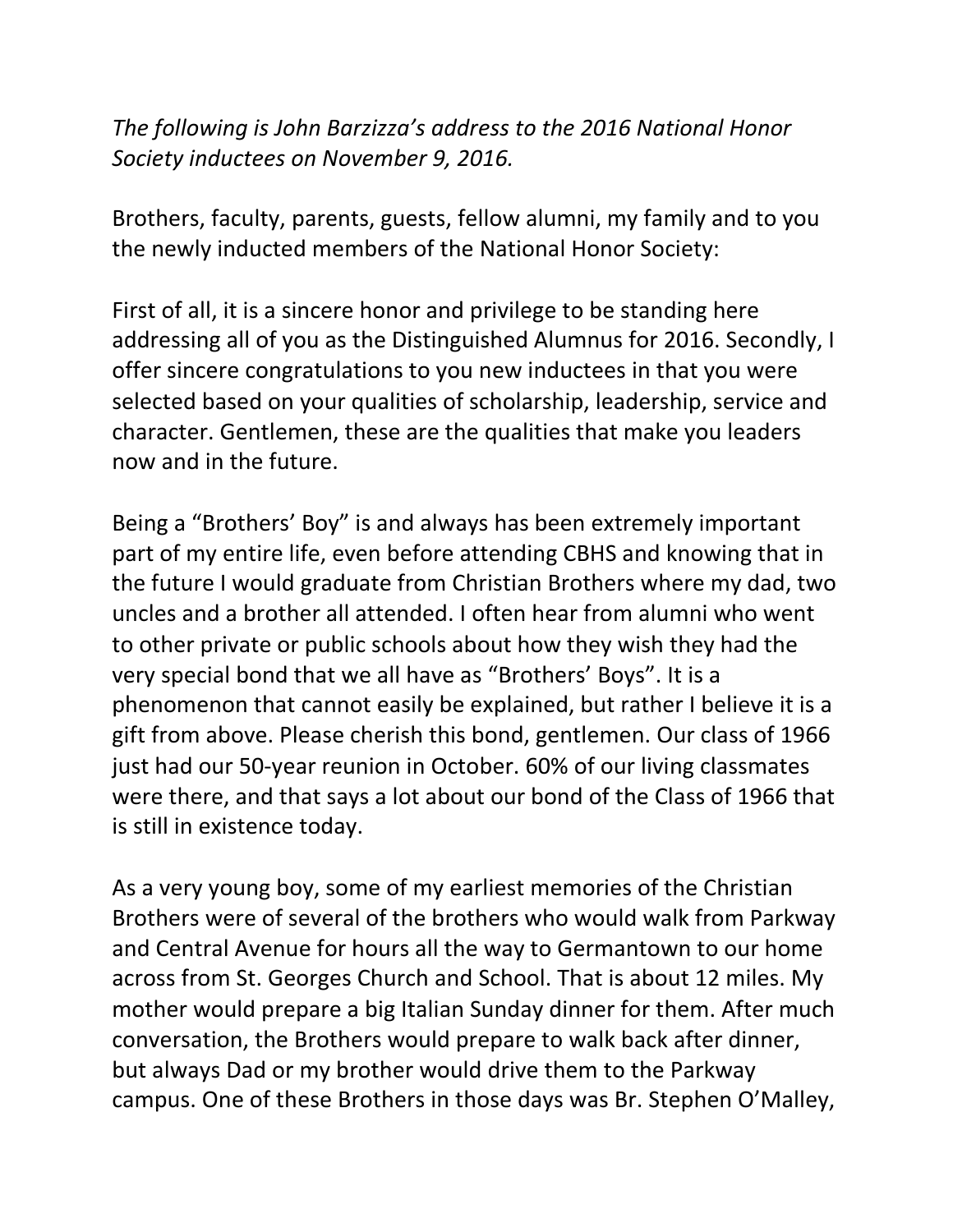who in the late 1950's had just come to Memphis as the new principal of CBC High School Division.

Br. Stephen was an inspiration to me and even more so later in my life. In fact, Br. Stephen many years later upon the preparation of the celebration of his Golden Jubilee as a Christian Brother, called me to assist him in getting the refreshments together for the reception to be held in his honor. As a wine and liquor distributor he called upon me for my help and I was extremely happy to assist him. Over the years, Br. Stephen and I continued a very good relationship and on many occasions, he and I talked about his service to the CBHS community and particularly about the lack of vocations that the order was experiencing. Br. Stephen was extremely passionate about his vocation, teaching and molding boys into men and by this time nearly three generations of young men he had learned to know, serve, and taught. Due to the lack of vocations to the order, Bro Stephen saw that there was a need to develop a new role of the lay teachers to follow through in their teaching the Lasallian mission and tradition. I will truly never forget one discussion concerning the lack of vocations. This really had an emotional impact on him. His eyes teared up and he was truly moved and worried about the future of the Lasallian role in education. I know he prayed deeply to insure a solution would come and it did.

Br. Stephen is part of the reason why I am standing here and I dedicate my selection as the Distinguished Alumnus for 2016 to him, who was without a doubt, a loving and understanding disciplinarian who helped us boys know our boundaries in school and in life. He provided an example of what leadership and hard work meant. The dedicated men like Br. Stephen did this, certainly for no personal gain, but only as God's instrument to serve you, your families and Him. Brother Stephen and all the Brothers and lay teachers past and present are truly builders of young men in the preparation of you and all the young men here at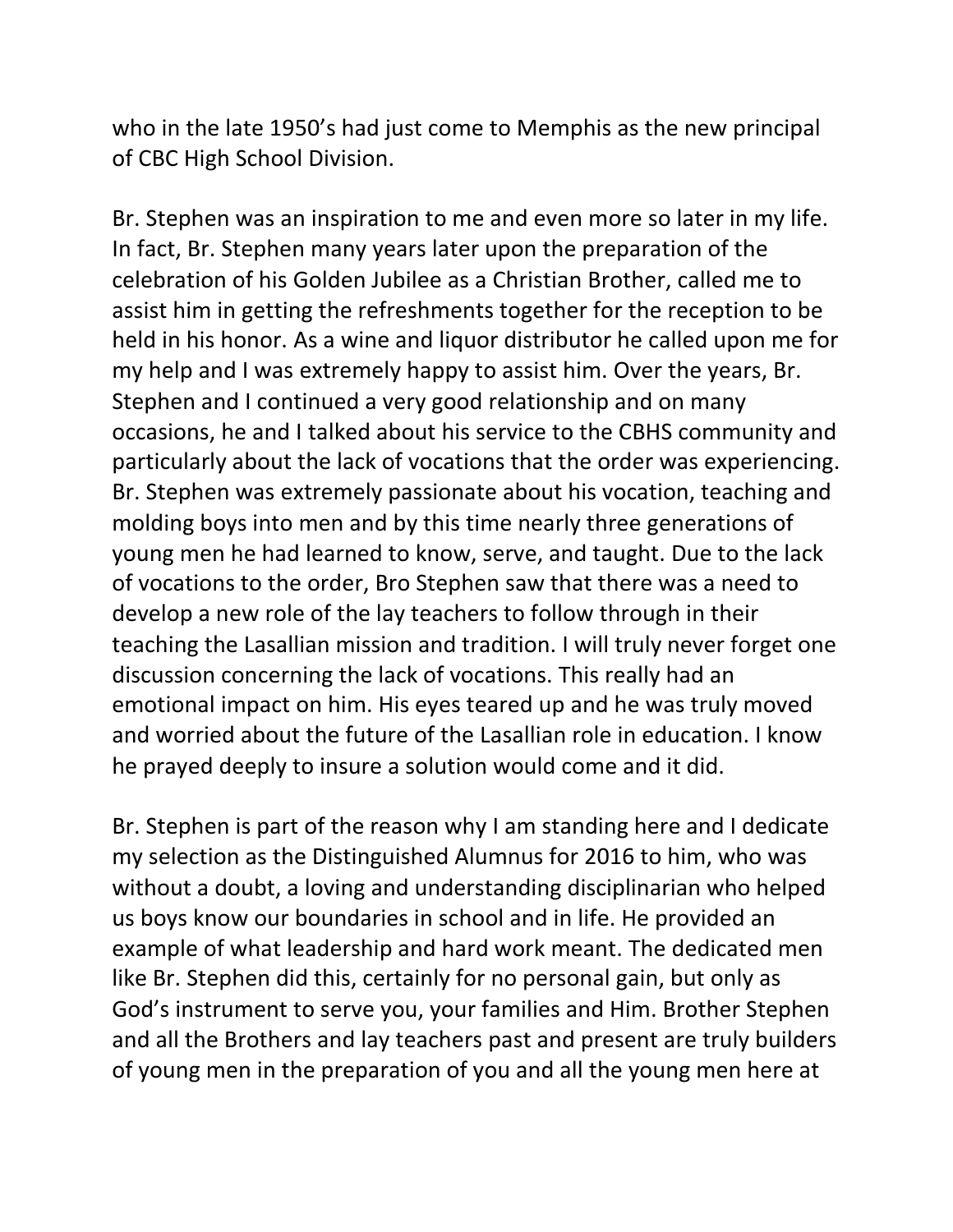Christian Brothers High School, not only for the next four years of your lives but for life itself. I thank them all for their dedication.

I just want to be up front, I was not a great student and certainly not even a candidate of the National Honor Society here at Christian Brothers High School, for that matter nor was I in the top 20% of my class. I had to work hard in school due to vision issues that hampered my ability to read in long stretches but as I said, I worked hard…very hard.

Due to transportation in getting home each day to what was then rural Germantown, I really did not become too active in school activities until my Junior year, but I got keenly interested in serving the school my Junior year through the "Chronicle" and as Sports Editor my Senior year. That is when service to others became an important part of my life.

While serving on that staff with a fantastic group of guys, we won many awards for the 1966 "Chronicle". We had to, I had promised School Director Br. Adrian Powers after I was asked by "Chronicle" Editor-inchief, Val Handwerker, to get additional money to have the first ever yearbook with color pictures. Imagine standing in front of the school's new director and asking for money for printing a few pages of the yearbook in color. I was scared out of my mind but he trusted me and made me promise to win the awards with the additional money he funded for the 1966 "Chronicle". For those who did not know Br. Adrian, he was very frugal, and absolutely a brilliant business man and another devoted religious educator who too I could call my friend.

In Religion class during the early part of my senior year we were given a Jesuit publication called "America", and upon reading one issue and pondering what I read, I changed my college choice from Ole Miss to Regis College in Denver, Colorado. Regis had and still has a great record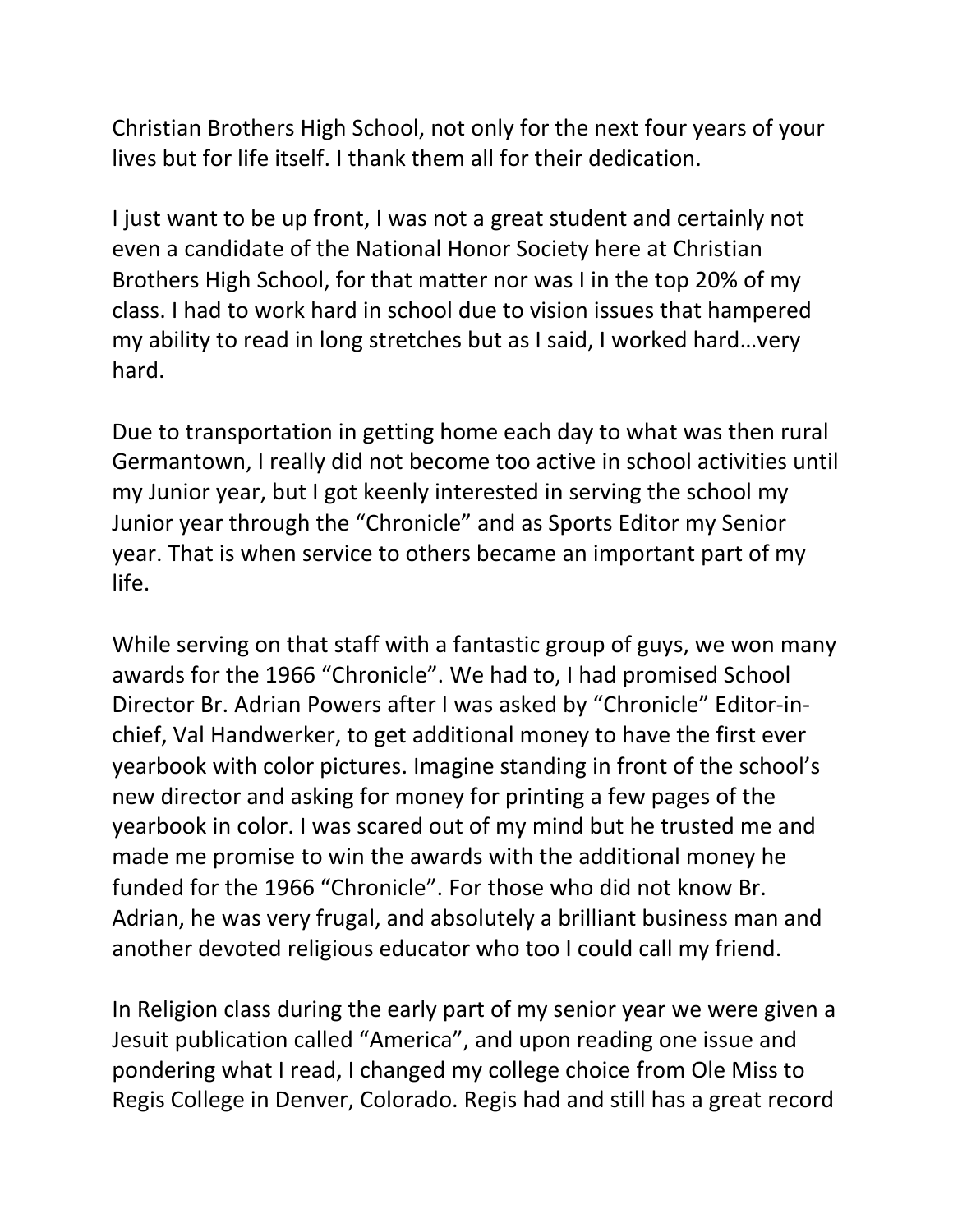in academics and, in fact, it has a reputation as the "Harvard of the Rocky Mountain West". As an aside, today Regis University had been a pioneer in adult studies offering a MBA and other Masters programs at five campuses in Colorado and Wyoming since 1980 and on the cutting edge of on line education some years later.

Being one of two from the Memphis area at Regis and a new college freshman I decided to get very active in activities as being part of the school's student government general assembly plus joining all types of organizations including the yearbook where I served as Sports Editor in my junior year and eventually Co-Editor-in-chief.

My church and community involvement really began with Church of the Holy Spirit when it was forming near our home in the early 1970's. I worked on the Capital Campaign. In 1971, I also started coaching baseball, then a few years later, GYAA basketball, to further my community involvement in Germantown and then coached basketball for the fifth and sixth grade boys at St. George's Day School where my daughters, Christy and Jeany, attended school.

Besides my business, serving my family's special needs became the major focus of my life after my profoundly developmentally disabled sons, John, Jr. born in 1974 and Justin born in 1981. I had to literally argue with the Shelby Co. School System's Special Educational Department for services early on and through their school years to ensure that there was the proper educational classroom environment and education plan being implemented for both John and Justin.

I got a call in the late 1980's to assist in reinstating the CBHS Alumni Association which went away about 8 years earlier. After a year as President of the Alumni Association in 1991, I was asked by Br. Chris Englert to serve on the CBHS Board of Directors which was very rewarding being a part of that team.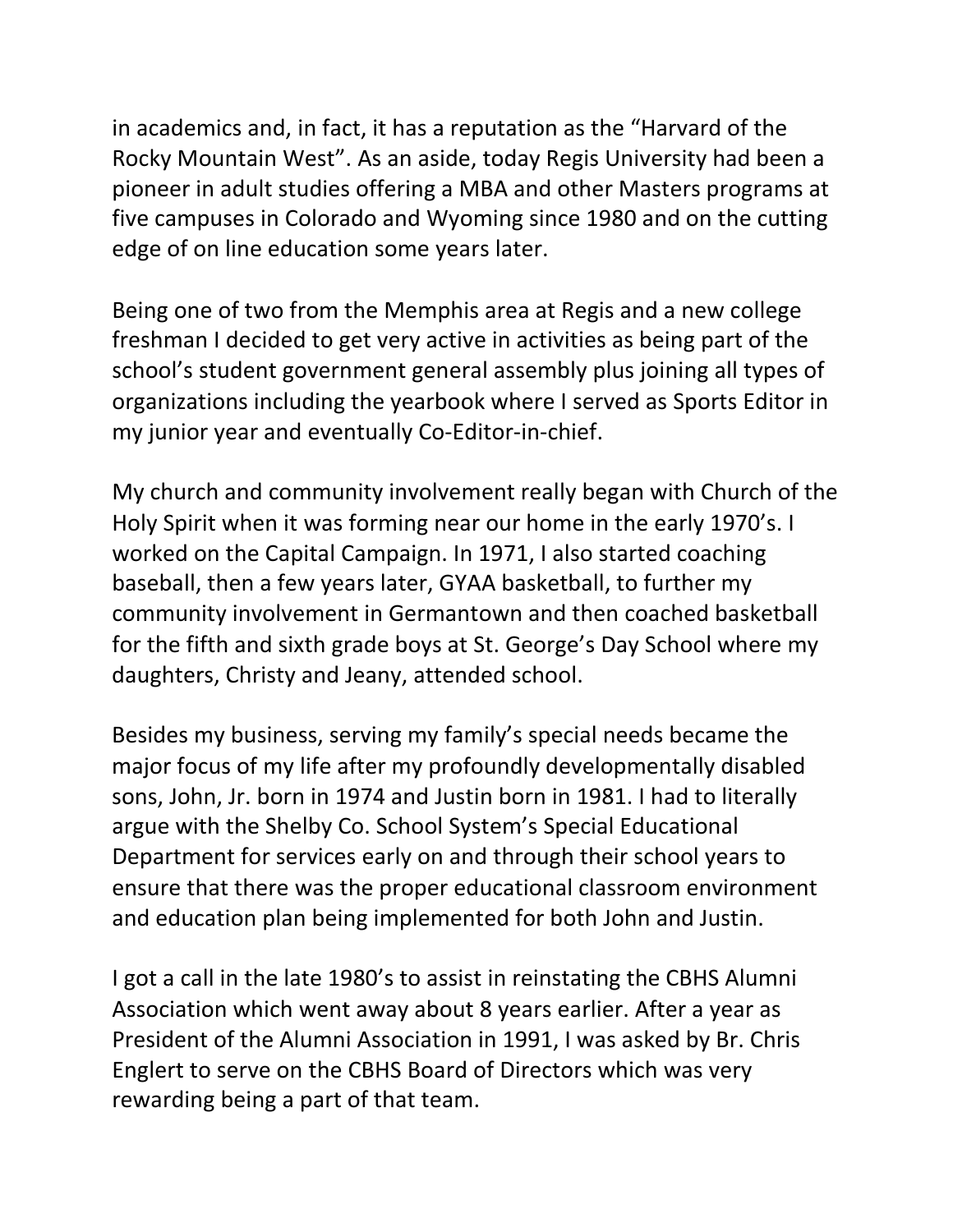In 1993 John, Jr. was a resident at Arlington Developmental Center. He was transitioned from Arlington to a group home managed by Shelby Residential and Vocational Services now known as SRVS. For those of you who do not know, SRVS is the largest and most comprehensive program for the developmentally disabled in the state today. After joining their board that year I became very engaged in the management of the organization and served a Board Chairman for two 2 year terms, also lobbying in Nashville for the developmentally disabled population in the state. In 2006 SRVS purchased a much larger building that needed to be outfitted for the day services programs as well as office spaces. To fund the renovations, I chaired the Capital Campaign which ran from January, 2008 through December, 2011. It was difficult to say the least due to the deep recession but we made our \$7,000,000.00 goal through the grace of God.

Service has been a big part of my life, and to you I say that service to one's family, school and community should be an unstated goal in your lives for all the new inductees to the National Honor Society. Today, we are in a society where no person is an island to himself. We are a society that giving of one's self should be paramount in our lives. My challenge to you, gentlemen, as members of the National Honor Society, as you make your way to college; look to how you can make a difference in the lives of your family, your friends, and your community. Reach out in college, get involved, and do so in the name of the Lord.

In 2014 I was elected Alderman in Germantown to serve the citizens of the community where I have lived almost all my life.

Service to the organizations to which I have belonged and to some that I have led over the past years have given me great personal rewards and satisfaction in knowing that I have been able to make some difference in the lives of many, especially during my 25 years at SRVS. I